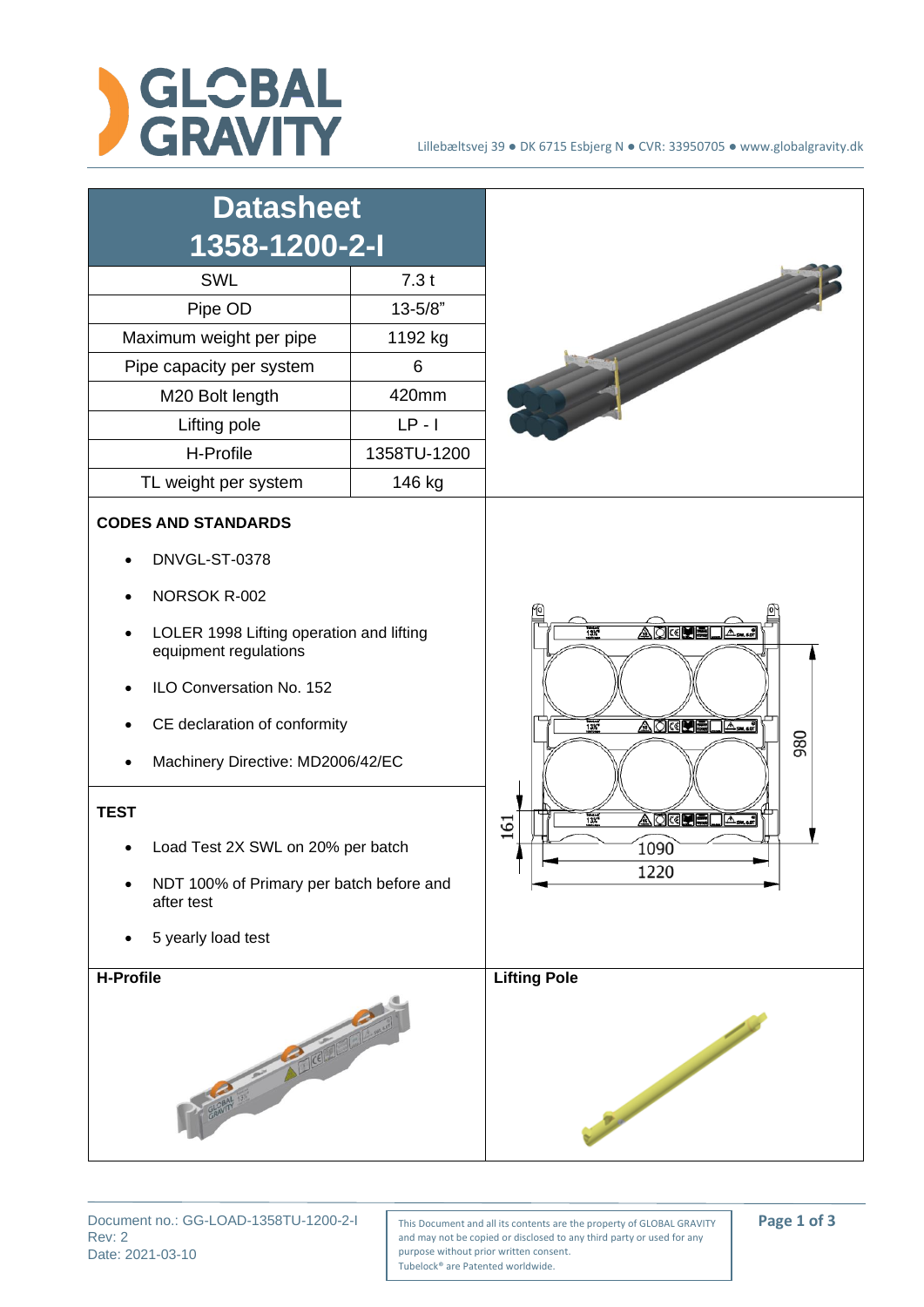



Rev: 2 Date: 2021-03-10

Document no.: GG-LOAD-1358TU-1200-2-1 | This Document and all its contents are the property of GLOBAL GRAVITY | **Page 2 of 3** and may not be copied or disclosed to any third party or used for any purpose without prior written consent. Tubelock® are Patented worldwide.